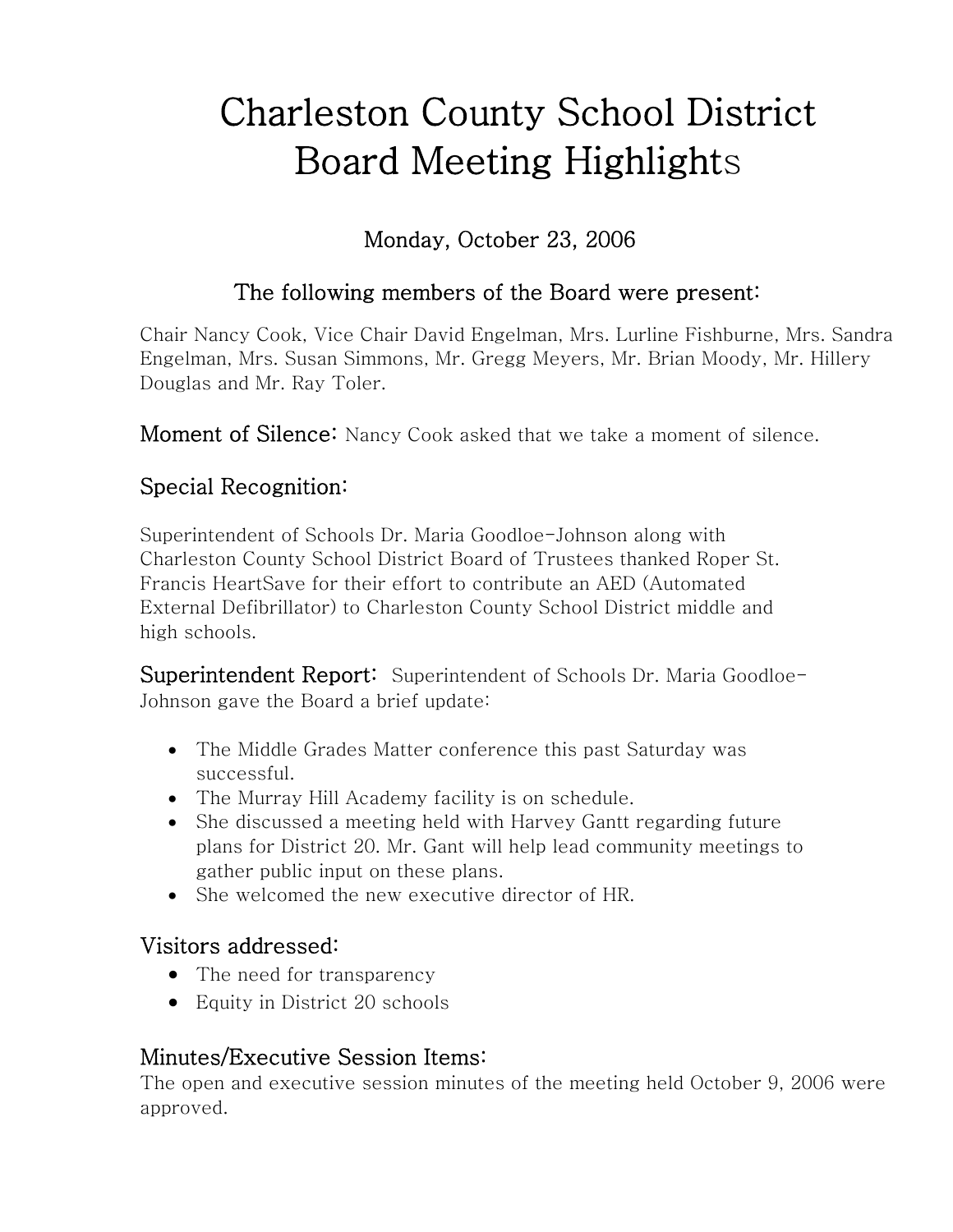The Board approved the financial minutes of the meeting held October 9, 2006.

## Charleston Plan for Excellence:

 The Board received a report regarding Per Pupil Expenditures by school as information.

## Motions from Executive Session, October 23, 2006:

- **Approved 1.1:** Student transfer appeal
- Approved 1.2: Legal update
- **Approved 1.3: Contractual Matters**

# Consent Agenda Items:

## Board voted to-

- **Approved 9.1:** The Administration's proposal to execute the FY06 Fixed Cost of Operation Program.
- Approved 9.2: Authorize staff to contract with The New Teacher Project to recruit 180-220 new teachers over the next two years.
- **Approved 9.3:** It is recommended that the Board of Trustees approve payment to the VIF as invoiced to provide the services of 48 Visiting International Faculty teachers in 19 CCSD schools the 2006-2007 school year.
- **Approved 9.4:** Approve the applicant's request to hold a program at Burke High School.
- Approved 9.5: It is recommended that funds be reallocated as staff suggests.
- Approved 9.6: It is recommended that funds be reallocated as suggested by staff.
- Approved 9.7: Approve revisions to policies GCFA and GDCFB.
- Approved 9.8: The district will hire a project manager to oversee charter schools.
- Informational Item  $9.9$ : Force Field Analysis/District 20 Reconfiguration Plan.
- **Approved 9.10:** Rivers Educational Facility
- Informational Item  $9.11$ : District #20 Reconfiguration